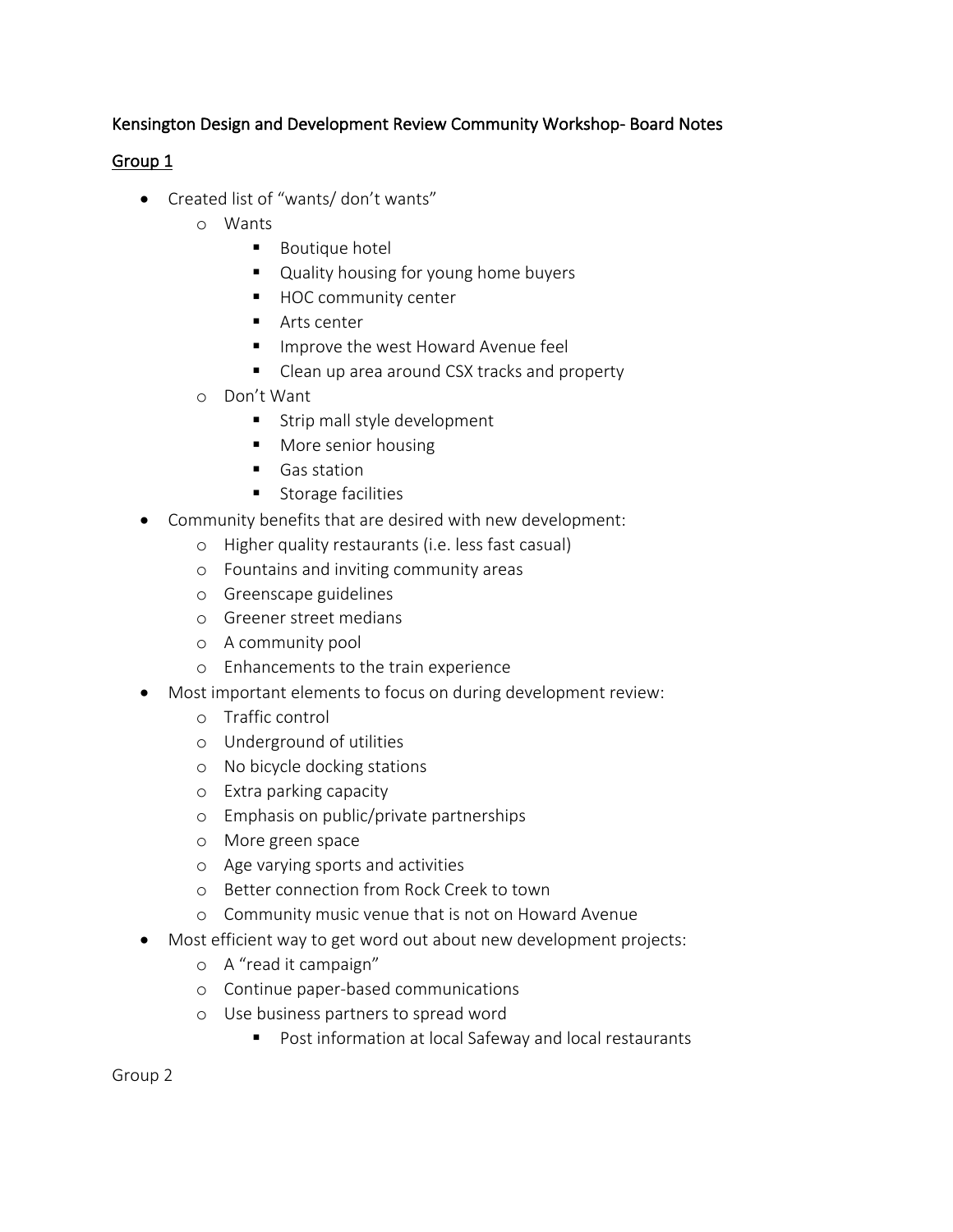- Issues/ Concerns
	- o Transportation
		- Summit Avenue extended and key properties are impacted
		- Cut-through traffic through local neighborhoods
		- Parking
			- Not enough spaces
			- Desire to re-evaluate parking district
			- No incentives for new developments to share parking
	- o Community benefits
		- Don't give points for required parking and quality design during the design review process
	- o Is there too much density in Kensington?
	- o Why CRT/ CRN?

### Group 3

- Lessons Learned
	- o Manage expectations of design and development review process
	- o Move from a reactive process to a proactive process
		- Need more outreach
			- Outreach to local businesses, community, and to other businesses who could relocate to Kensington
			- Could have a dedicated economic outreach person in the town or a designated organization to do so
	- o Keep in mind vision and design of new development
- Important elements of new development
	- o Consideration of vernacular design and character of area
		- Make new development compatible with current area
			- § \*Focus on the compatibility element during the design review process.
	- o Focus on walkability and ease of movement in the area
		- Safety for pedestrians and bicyclists should be key

### Group 4

- Development Review Board process
	- o Better notification with link to agenda within email communications
	- o Include surrounding neighbors
	- o Eye catching
		- Legal advice
- Property Assemblage
	- o Meetings between TOK and Owners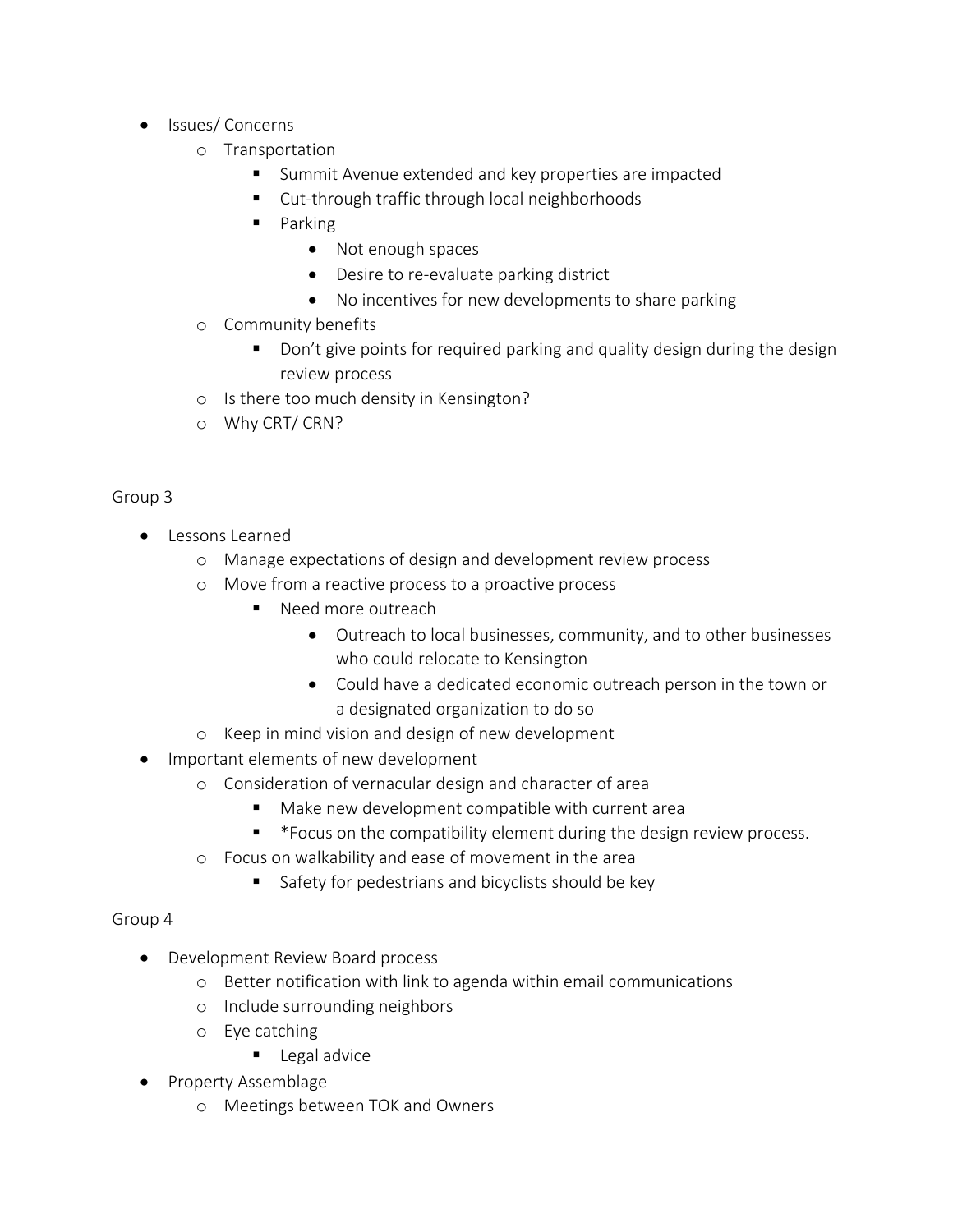- TOK should be Proactive vs. Reactive
	- o Shop around for builders/projects
- Summit Avenue extension and other adequate services
	- o Improve bus service
	- o Target key intersections for improvement
- Implement sector plan recommendations for historic preservation

### Group 5

- Understanding development review process
	- o Post hearing examination  $\rightarrow$  board appeals  $\rightarrow$  court system
- Howard Avenue East Historic District
	- o Commercial Properties and Development process limitations
	- o Zoning and sector plan
- Keep individual/ small businesses
	- o With second story residences (which this group has identified as a key part of Kensington) which are existing affordable housing.
	- o Avoid displacement of residents
	- o Be proactive with business
- Traffic Concerns
	- o Balance redevelopment priorities with traffic issues
	- o No opportunities for public input on traffic issues
	- o Need to prioritize pedestrian experience on roadways
- Complete Streets
	- o Difficult to engage the State Highway Administration at the local level
- Group desires a liaison with the state on Kensington specific projects
	- o State Highway Administration is not responsive on issues of quality of life, accessibility issues

### Group 6

- Community Benefits for new development
	- o Protect pedestrians throughout Kensington
	- o More pedestrian buffers from roadway (specifically at Connecticut and Knowles near the Chipotle)
	- o Bike lanes
	- o Synchronize lights at Connecticut and Knowles
	- o Account for elderly pedestrians (specifically at Knowles Manor)
	- o Parking for emergency responders near Knowles Manor
- Elements of the design review process
	- o Traffic issues (around Connecticut and Howard)